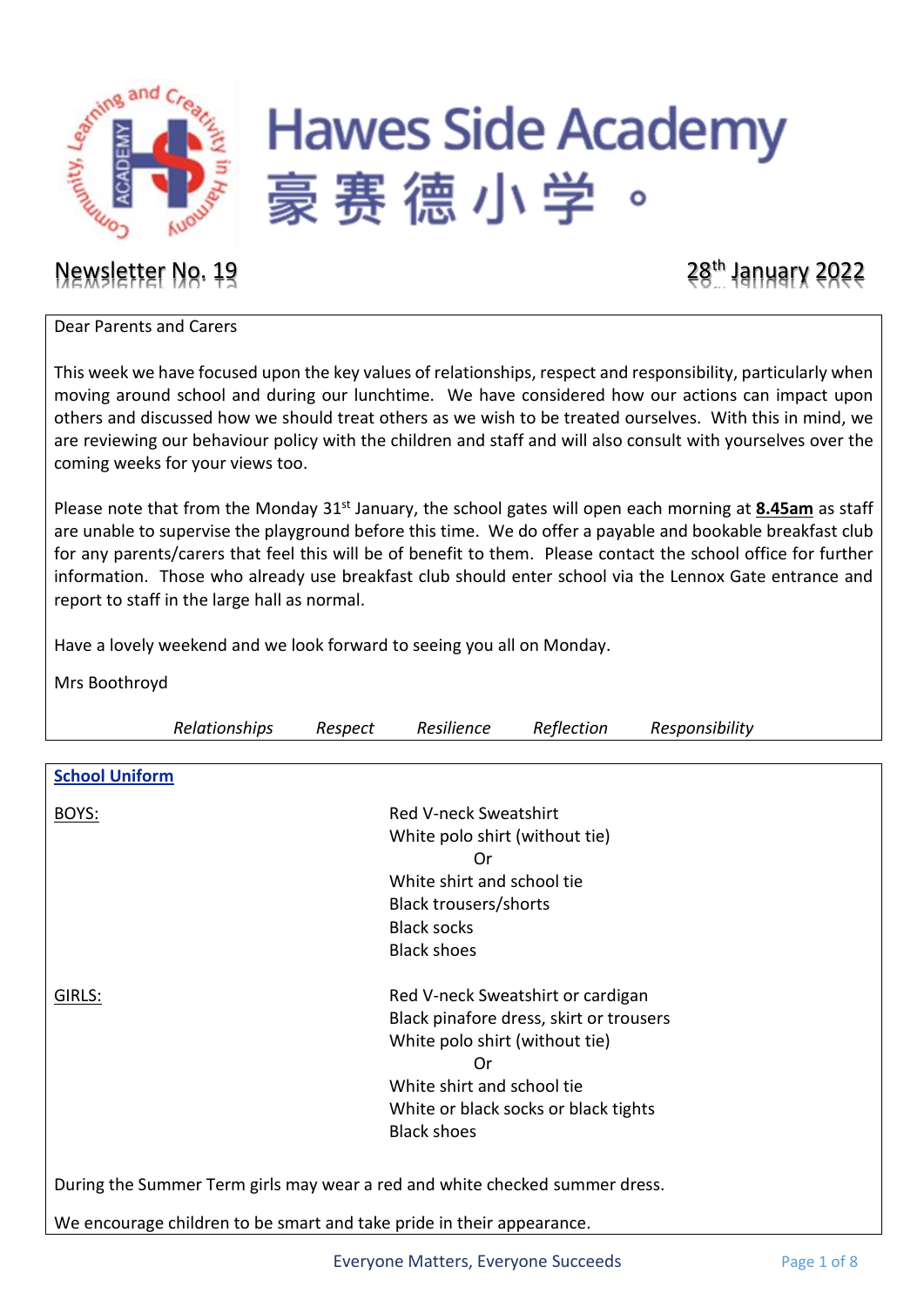### **P.E. uniform – Years 1 to 6**

Parents are asked to ensure that their child arrives with the correct clothing for P.E. on appropriate days.

#### **INDOOR OUTDOOR**

Hawes Side 'T' shirt\* Hawes Side 'T' shirt\* Black shorts Black shorts Black elasticated slip-on pumps Black Trainers. Black Track-suit Black Track-suit

• **All clothing and kit must be named**, otherwise it cannot be identified and returned in the event of loss.

#### **Safety considerations:**

- Jewellery must not be worn for P.E.
- Children with stud earrings should remove them on P.E. days. If your child has recently had her/his ears pierced so that the studs cannot be removed, then she/he must cover them completely with a plaster during P.E. Please ensure that your child brings plasters for this purpose on P.E./Games days.
- Long hair must be tied back.

| <b>Pupil First</b> | <b>Class</b>   | Value          | <b>Values Certificate Comment</b>                                         |  |
|--------------------|----------------|----------------|---------------------------------------------------------------------------|--|
| <b>Name</b>        |                | Recognised     |                                                                           |  |
|                    |                |                | For amazing creativeness doing an observational drawing of some           |  |
| James              | <b>RH</b>      | Reflection     | roses.                                                                    |  |
|                    |                |                | For joining in with group discussions and trying his best to follow the   |  |
| Lorenzo            | <b>RH</b>      | Respect        | active listening rules.                                                   |  |
|                    |                |                | For segmenting and blending sounds to read the words. Well done           |  |
| Tom                | <b>RS</b>      | Resilience     | Tom!                                                                      |  |
|                    |                |                | For working really well in order to learn her sounds and write            |  |
| Ellie              | <b>RS</b>      | Resilience     | sentences. Well done Ellie!                                               |  |
| Jakob              | <b>RA</b>      | Resilience     | For really concentrating on his active listening. Well done Jakob!        |  |
|                    |                |                | For looking after a new child in our class, being a really good friend by |  |
|                    |                |                | showing him where to put his coat as well as where to find things in our  |  |
| Leo                | <b>RA</b>      | Responsibility | classroom. Well done Leo!                                                 |  |
|                    |                |                | For learning to take his time and not rush when he knows the answers      |  |
| Freddie            | 1H             | Reflection     | to questions. Fantastic learning Freddie!                                 |  |
|                    |                |                | For his wonderful efforts to be a more active listener and applying his   |  |
| Leo                | 1H             | Respect        | skills to work independently. Super effort Leo!                           |  |
| Aarsh              | 1 <sub>S</sub> | Resilience     | For always trying his best in all he does and never giving up!            |  |
| Leo                | 1 <sub>S</sub> | Resilience     | For a great description of deciduous trees!                               |  |
|                    |                |                | For showing great resilience in P.E. when working on a chest pass. He     |  |
|                    |                |                | kept practising and practising, listening carefully to feedback from the  |  |
| Clayton            | 1A             | Resilience     | teacher and his classmates.                                               |  |
|                    |                |                | For being responsible in the classroom, always helping to tidy away our   |  |
| David              | 1A             | Responsibility | resources at tidy up time.                                                |  |
| Jacob              | 2H             | Resilience     | For working on his phonics words every day.                               |  |
| Sophie             | 2H             | Responsibility | For working well with a partner dividing numbers by 5.                    |  |
| Ted                | 2S             | Reflection     | For super discussion work during our D.T. lesson.                         |  |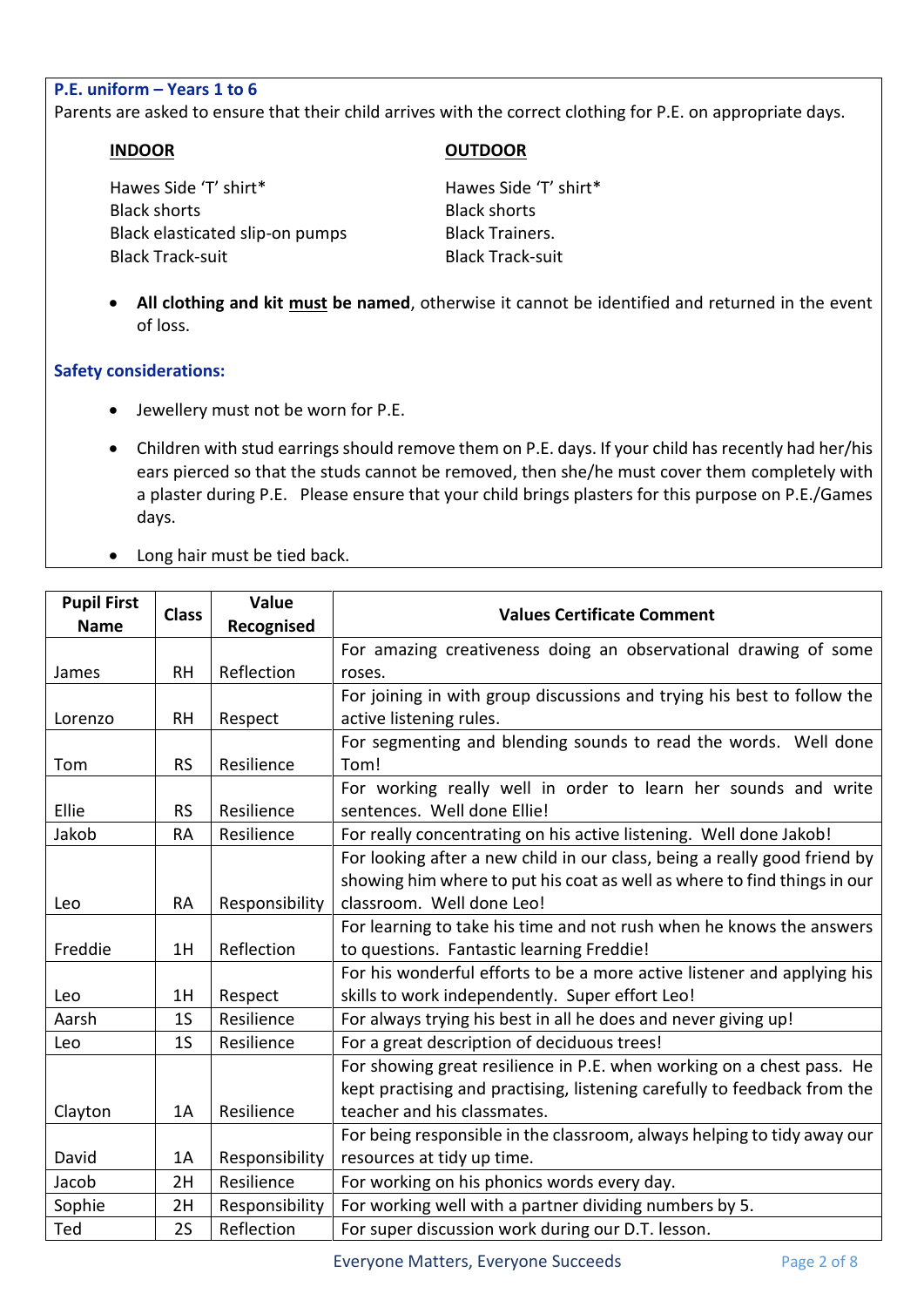| Hanna           | 2S        | Resilience     | For trying hard to join up her handwriting.                              |
|-----------------|-----------|----------------|--------------------------------------------------------------------------|
|                 |           |                | For taking responsibility for her learning over the past two weeks both  |
|                 |           |                | in school and at home. Your efforts have been noticed by all. Well       |
| Maia            | 2A        | Responsibility | done Maia!                                                               |
|                 |           |                | For making a conscious effort to take time with her handwriting. We're   |
| Chelsey         | 2A        | Resilience     | super impressed. Well done Chelsey!                                      |
| <b>Beatrise</b> | 3H        | Relationships  | For being a good friend and helping others.                              |
| Logan           | 3H        | Resilience     | For trying hard to solve division problems and not giving up.            |
|                 |           |                | For being a very responsible member of the class, always setting an      |
|                 |           |                | excellent example of behaviour and completing work to a high             |
| <b>Bradley</b>  | <b>3S</b> | Responsibility | standard in all subjects.                                                |
|                 |           |                | For being a super talk partner, listening to the opinions of others and  |
| Scarlett        | 3S        | Relationships  | encouraging them. Well done Scarlett!                                    |
| Connor          | 3A        | Resilience     | For giving 100% when writing his story this week.                        |
|                 |           |                | For showing great balance, agility and skill when completing plyometric  |
| Adriana         | 3A        | Resilience     | training in P.E.                                                         |
|                 |           |                | For a fantastic image of the Jabberwocky in art. Jack took his time and  |
| Jack            | 4H        | Resilience     | was very patient.                                                        |
|                 |           |                | For creating a brilliant piece of history work. Max has started to read  |
| Max             | 4H        | Reflection     | back through his work and carefully check his spellings.                 |
|                 |           |                | For showing outstanding resilience within her division worm this week    |
| Jorgie          | 4S        | Resilience     | within maths!                                                            |
|                 |           |                | For always showing fantastic responsibility, not only for his behaviour, |
| Carter          | 4S        | Responsibility | but also for his work within class. Keep up the good work Carter!        |
|                 |           |                | For respecting our learning environment by keeping the classroom tidy    |
| Sophia          | 4A        | Respect        | and well-organised.                                                      |
|                 |           |                | For great characterisation in Dance during P.E. lessons, working         |
| Wilfie          | 4A        | Relationships  | effectively with a partner and as part of a small group.                 |
| Tayla           | 5H        | Respect        | A fantastic representation of 5H and supportive friend.                  |
|                 |           |                | For producing a detailed letter, which promoted positive actions and     |
| Stevie-Mae      | 5H        | Responsibility | kindness.                                                                |
| Lucus           | <b>5S</b> | Resilience     | For a clear improvement in English.                                      |
| Demi-Leigh      | <b>5S</b> | Resilience     | For great work on factors in maths.                                      |
|                 |           |                | For being fantastic in his swimming lesson and also putting lots of      |
| William         | 5A        | Resilience     | positive effort into his work.                                           |
|                 |           |                | For always completing his work well and for volunteering for more        |
| Olly            | 5A        | Responsibility | responsibilities around school.                                          |
|                 |           |                | For always being a respectful member of the class and school             |
| Kaitlyn         | 6H        | Respect        | community.                                                               |
|                 |           |                | For helping and supporting other members of the class with their         |
| Dakota          | 6H        | Relationships  | school work.                                                             |
| James           | 6S        | Resilience     | For a fantastic effort with his maths work this week - Well done James!  |
| Archie          | 6S        | Respect        | For showing great manners and always being polite - Thank you Archie!    |
| Katie           | 6A        | Resilience     | For trying hard and giving 100% within her maths work.                   |
| Taylor          | 6A        | Relationships  | For settling into his new class and making friends.                      |

**Schools' Alive** – Thank you to everyone who sponsored pupils and staff involved in Schools' Alive – the grand total raised was £288.25. We are excited for the children's performance at The Grand Theatre which takes place very soon!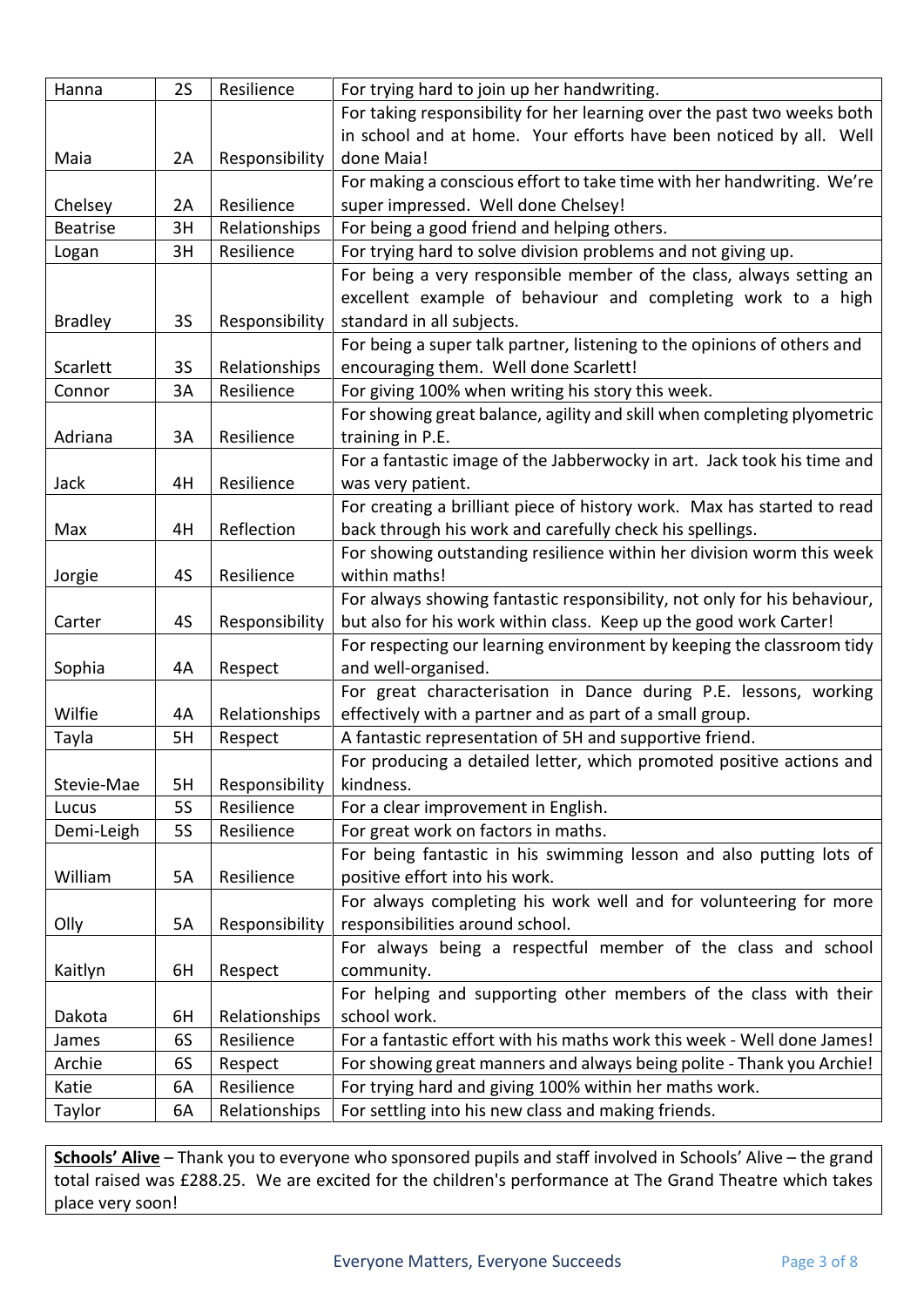**Make your child's packed lunch a healthy one!** - Many of our children bring a packed lunch into school each day.Did you know that to keep the lunch as healthy as possible it is recommended to include items from the 5 main food groups? Please follow this link for further information:

<https://www.hawes-side.co.uk/news/2022-01-28-make-your-child-s-packed-lunch-a-healthy-one>

#### **Did you also know that we are a nut-free school?**

This means that we do not use any nut-based products in the foods we serve to safeguard children who may have allergies. Please support us by not sending nuts or nut-based products in your child's packed lunch. We also ask that you do not send fizzy pop/Fruit Shoots, sweets, chocolate bars or foods and drinks that are high in fat and / or sugar.

### **Blackpool FC Community Trust** - Are running their Sports and

Football Camps this February half term from Monday 14<sup>th</sup> Feb to Friday 18<sup>th</sup> Feb. To book a place please follow the booking link below.

### **Football Camp**:

[https://officialsoccerschools.co.uk/blackpoolfc/bfcct-football](https://officialsoccerschools.co.uk/blackpoolfc/bfcct-football-camp.html)[camp.html](https://officialsoccerschools.co.uk/blackpoolfc/bfcct-football-camp.html)

#### **Unity Academy Camp**:

[https://officialsoccerschools.co.uk/blackpoolfc/bfcct-sports-camp](https://officialsoccerschools.co.uk/blackpoolfc/bfcct-sports-camp-unity.html)[unity.html](https://officialsoccerschools.co.uk/blackpoolfc/bfcct-sports-camp-unity.html)

**Highfield Academy Camp**:

[https://officialsoccerschools.co.uk/blackpoolfc/bfcct-sports](https://officialsoccerschools.co.uk/blackpoolfc/bfcct-sports-camp.html)[camp.html](https://officialsoccerschools.co.uk/blackpoolfc/bfcct-sports-camp.html)



### **Diary Dates** *(Correct at time of printing)*

**Non-Uniform Day – Friday 11th February 2022** *£1 donation to go to the Neuroblastoma charity Please wear colours blue and/or yellow (the charity's colours) (Please see letter below from Anchorsholme Academy)* **\*\*\*\*\*\*\*\*\*\*\*\*\*\*\*\*\*\*\*\*\*\*\*\*\*\*\*\*\*\*\*\*\*\*\*\*\*\*\*\*\*\***

**Spring Half Term 2022 – School closes on Friday 11th February 2022** *(Foundation, Yrs 1 & 2 @ 3:15 pm) (Yrs 3, 4, 5, & 6 @ 3:20 pm)* **\*\*\*\*\*\*\*\*\*\*\*\*\*\*\*\*\*\*\*\*\*\*\*\*\*\*\*\*\*\*\*\*\*\*\*\*\*\*\*\*\*\* School re-opens – Monday 21st February 2022 @ 8:50am**

**\*\*\*\*\*\*\*\*\*\*\*\*\*\*\*\*\*\*\*\*\*\*\*\*\*\*\*\*\*\*\*\*\*\*\*\*\*\*\*\*\*\***

**Non-Uniform Day – Friday 1st April 2022 \*\*\*\*\*\*\*\*\*\*\*\*\*\*\*\*\*\*\*\*\*\*\*\*\*\*\*\*\*\*\*\*\*\*\*\*\*\*\*\*\*\***

**Easter Break 2022 – School closes on Friday 1st April 2022**  *(Foundation, Yrs 1 & 2 @ 2:00 pm) (Yrs 3, 4, 5, & 6 @ 2:05 pm)* **\*\*\*\*\*\*\*\*\*\*\*\*\*\*\*\*\*\*\*\*\*\*\*\*\*\*\*\*\*\*\*\*\*\*\*\*\*\*\*\*\*\***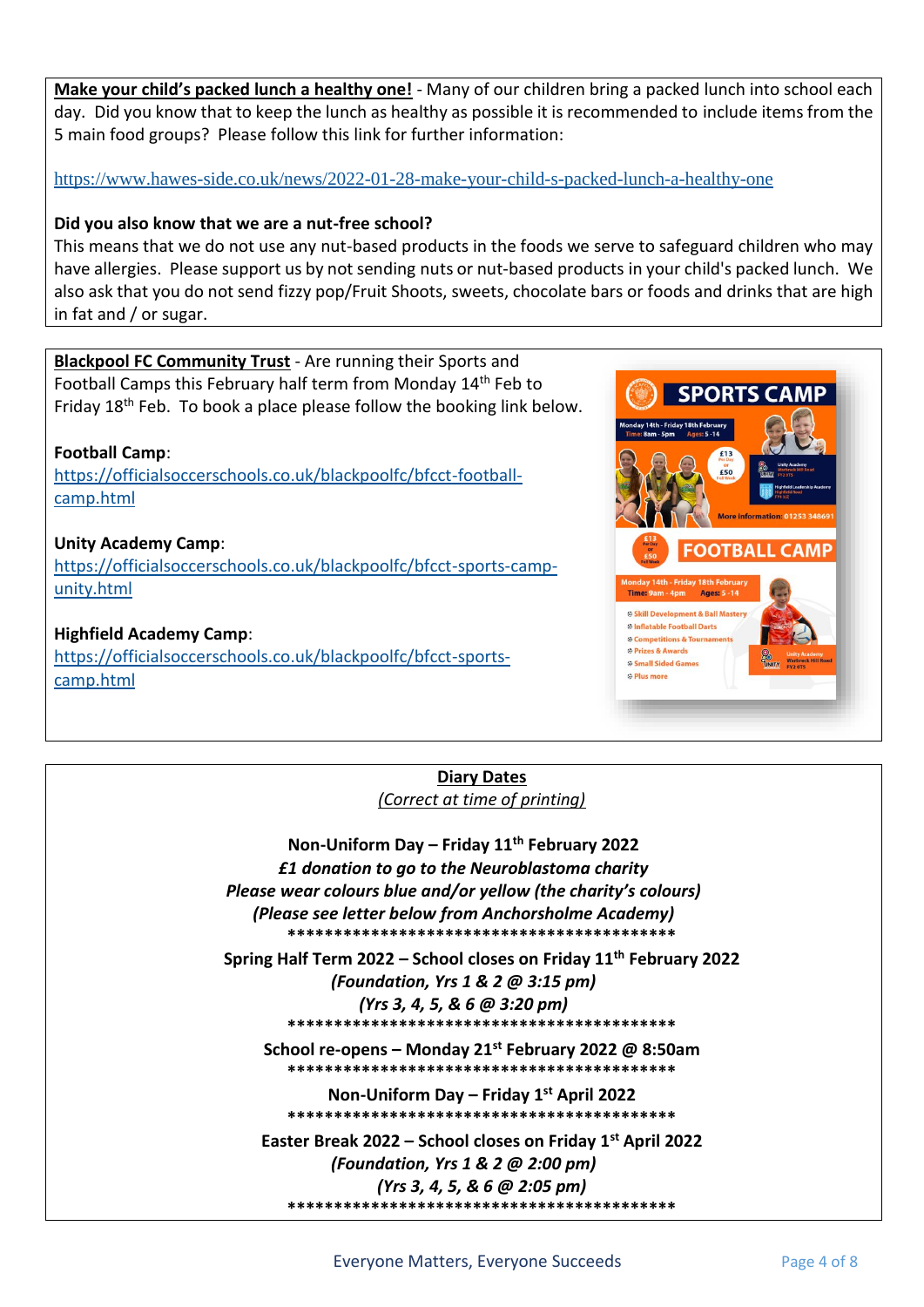| School re-opens – Tuesday 19 <sup>th</sup> April 2022 @ 8:50am                                                                                                        |
|-----------------------------------------------------------------------------------------------------------------------------------------------------------------------|
| May Day – Monday $2^{nd}$ May – School closed all day<br>(open as normal Tuesday 3 <sup>rd</sup> May @ 8:50am)                                                        |
| Non-Uniform Day - Thursday 26 <sup>th</sup> May 2022                                                                                                                  |
| **Summer Half Term 2022 – School closes on Thursday 26 <sup>th</sup> May 2022**<br>(Foundation, Yrs $1 & 2 \omega$ 3:15 pm)<br>(Yrs 3, 4, 5, & 6 $@$ 3:20 pm)         |
| School re-opens – Tuesday $7th$ June 2022 @ 8:50am                                                                                                                    |
| Non-Uniform Day – Thursday $21^{st}$ July 2022                                                                                                                        |
| School closes for Summer Holidays $-$ Thursday 21st July 2022<br>(Foundation, Yrs $1 & 2 \omega$ 2:00 pm)<br>(Yrs 3, 4, 5, & 6 @ 2:05 pm)                             |
| **Please note the term dates have been amended to include the additional holiday awarded in recognition<br>of Her Majesty the Queen's Platinum Jubilee celebrations** |

| <b>Hawes Side Academy</b>       |                      |                        |                     |                  |  |  |
|---------------------------------|----------------------|------------------------|---------------------|------------------|--|--|
| <b>Term Dates - 2022/2023</b>   |                      |                        |                     |                  |  |  |
|                                 | <b>School Closes</b> |                        | <b>School Opens</b> |                  |  |  |
| <b>Autumn Terms 2022 starts</b> |                      |                        | <b>Monday</b>       | 5 September 2022 |  |  |
| Inset Day (Monday 3 October)    | Friday               | 30 September 2022      | Tuesday             | 4 October 2022   |  |  |
| <b>Autumn Half Term 2022</b>    | Friday               | <b>21 October 2022</b> | <b>Monday</b>       | 31 October 2022  |  |  |
| <b>Christmas 2022</b>           | Tuesday              | 20 December 2022       | Thursday            | 5 January 2023   |  |  |
| <b>Spring Half Term 2023</b>    | Friday               | 10 February 2023       | <b>Monday</b>       | 20 February 2023 |  |  |
| <b>Easter Break 2023</b>        | Friday               | 31 March 2023          | Monday              | 17 April 2023    |  |  |
| May Day 2023 (Monday 1 May)     | Friday               | <b>28 April 2023</b>   | Tuesday             | 2 May 2023       |  |  |
| <b>Summer Half Term 2023</b>    | Wednesday            | 24 May 2023            | Monday              | 5 June 2023      |  |  |
| Summer 2023                     | Friday               | 21 July 2023           |                     |                  |  |  |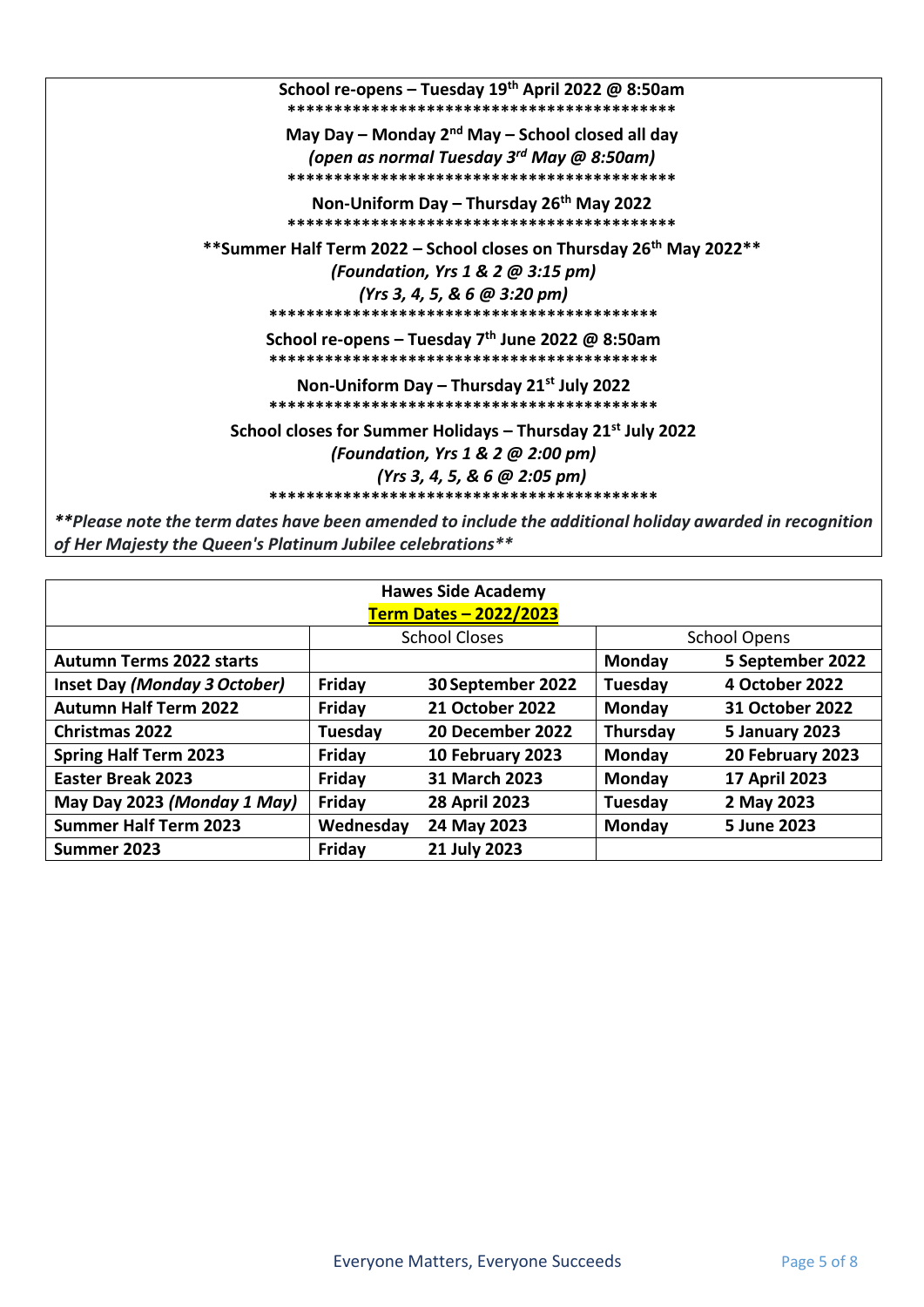### **Blackpool Teaching Hospitals NHS**

**NHS Foundation Trust** 

## **Telephone drop in service**

Due to the Covid-19 pandemic, our drop-in clinics are currently replaced by a telephone advice service. Families can contact us to request advice and will be offered a 15 minute telephone appointment to discuss their concerns and decide whether any further support is needed. Please continue to use the quidelines below to help you determine whether this service or a referral would be best for the child.

| <b>Telephone drop-in</b>                                    | Refer a child to speech and<br>language therapy                |
|-------------------------------------------------------------|----------------------------------------------------------------|
| Mild Speech Clarity concerns<br>(Speech sounds)             | Significant concerns with clarity<br>of speech                 |
| Mild - moderate Language<br>Delay                           | Significant concerns with use<br>and understanding of language |
| Stammering - children up to<br>age 7 (consider parent only) | Social skills / Interaction                                    |
| Quality of voice                                            | Stammering $-8$ years +                                        |
| <b>Attention and listening</b>                              | Attention and listening and<br><b>Auditory Processing</b>      |



More information can be found at:

www.bfwh.nhs.uk/childrens (select speech and language from the 'our service' menu).

Parents/carers can request a telephone appointment by contacting us on 01253 951101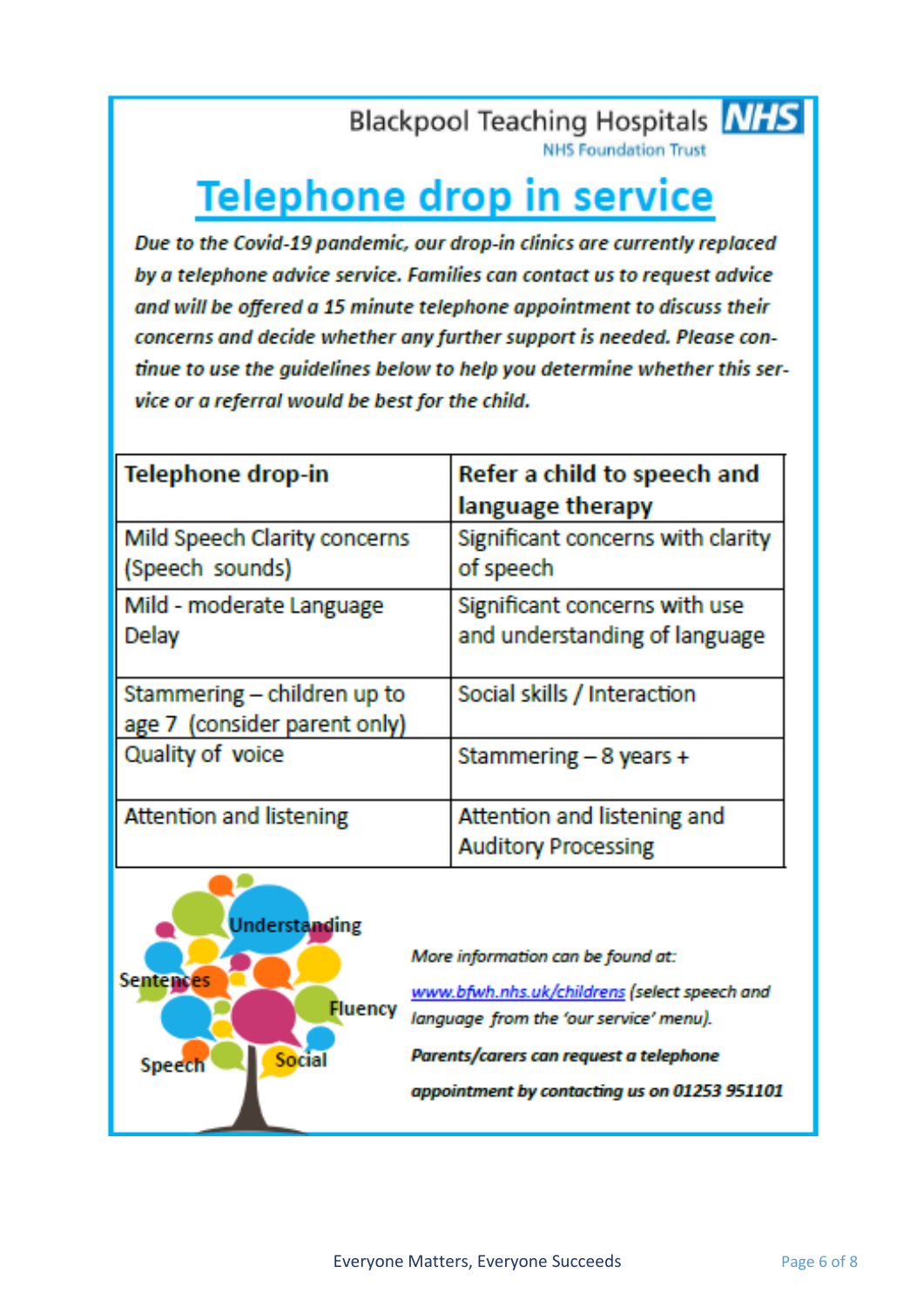

*Feadteacher: Mr GR Dow, B.Ed (Hons)* 

Deputy Headteacher: Mr A Hurley, B.A. (Hons) PGCE

Friday, 07 January 2022

Dear Parents/Guardians,

As you may have seen recently a fundraiser has been set up to help a little girl Isabelle Grundy, age 6, a pupil at Anchorsholme Academy who is suffering from stage 4 Neuroblastoma. In order to support this local family from Cleveleys, we are inviting all schools in FY postcodes to take part in a non uniform day on **FRIDAY 11TH FEBRUARY 2022** where we ask that all students and staff wear the colours blue and/or yellow as these are the Neuroblastoma charity colours. We are hoping for a suggested £1 donation (to be taken into school on the day) per child and staff member in order to help raise vital funds to get Isabelle and her parents to the US for life saving treatment. Could any funds collected by school be paid directly into the following account.

**Name The Sea View Trust T/A Anchorsholme Academy Sort Code 30-90-90 Account No 23956968**



Since diagnosis Isabelle has undergone a lot of intensive treatment, ranging from High dose chemotherapy, numerous cannulas, MIBG Scans, CT Scans, ultrasound Scans, several blood and platelet transfusions, High Risk Surgery- only a small section of Isabelle's Tumour was safely removed, Stem Cell Harvest & Transplant.

In the New Year once Isabelle has recovered from her Stem Cell Transplant, she will move on to her next stage of treatment, Radiotherapy at Christies. Once Isabelle has completed her treatment here in the UK there is still a 60% chance Isabelle could relapse, if this happens Isabelle's chance of survival drops to only 5%.